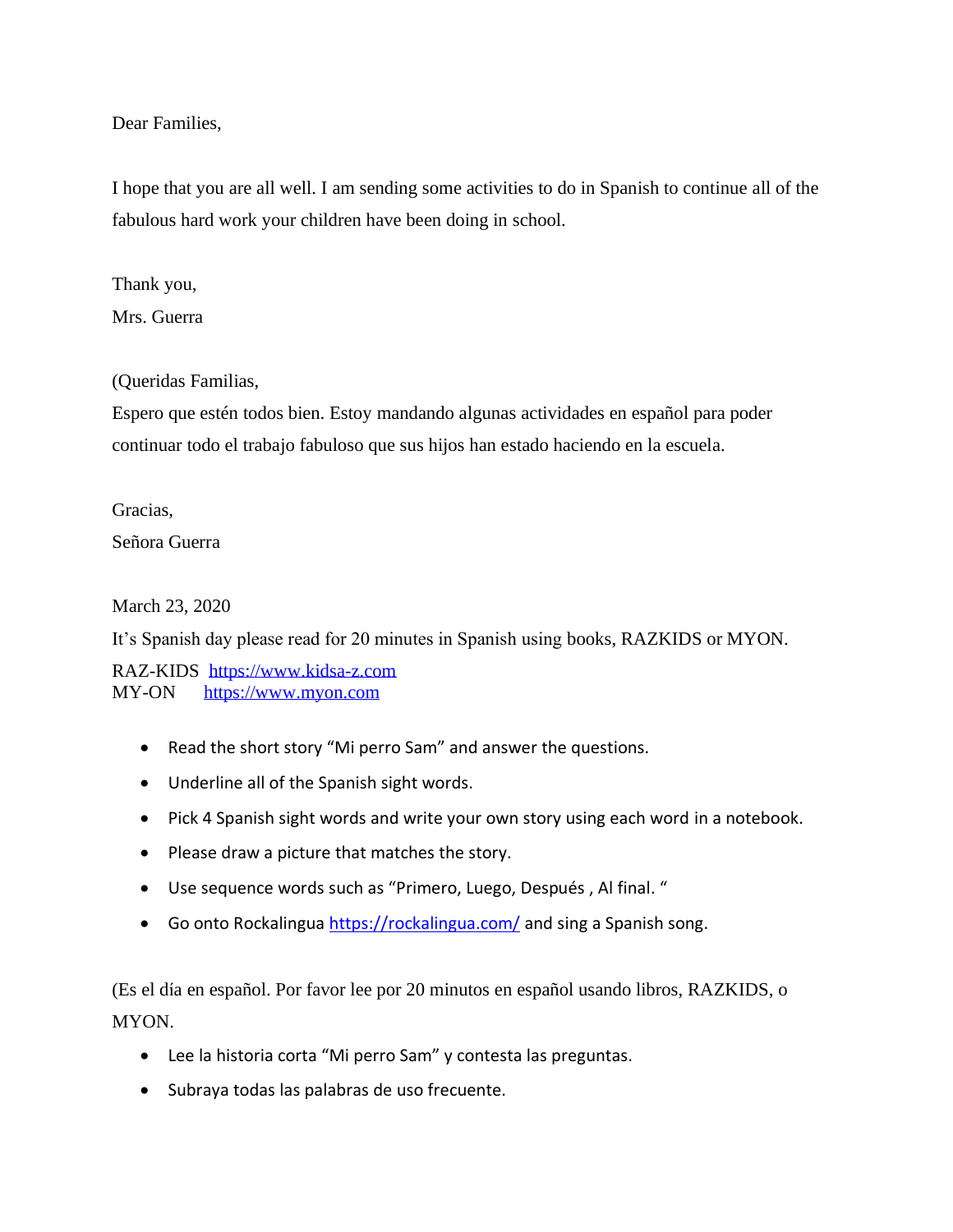- Escoge 4 palabras de uso frecuente en español y escribe tu propia historia en un cuaderno.
- Por favor haz un dibujo que va con la historia.
- Usa las palabras de secuencia como "Primero, Luego, Después , Al final.")
- Vaya a ROCKALINGUA y canta una canción en español<https://rockalingua.com/>

## March 25, 2020

It's Spanish day please read for 20 minutes in Spanish using books, RAZKIDS or MYON.

RAZ-KIDS [https://www.kidsa-z.com](https://www.kidsa-z.com/) MY-ON [https://www.myon.com](https://www.myon.com/)

- Read the short story "Tobi y Rey" and answer the questions.
- Underline all of the Spanish sight words. Pick 4 Spanish sight words and write your own story using each word in a notebook.
- Please draw a picture that matches the story.
- Use sequence words such as "Primero, Luego, Después, Al final.
- Go onto STORYPLACE and read a Spanish story.

www.storyplace.org/sp/storyplace.asp

- Lee la historia corta "Tobi y Rey" y contesta las preguntas.
- Subraya todas las palabras de uso frecuente.
- Escoge 4 palabras de uso frecuente en español y escribe tu propia historia en un cuaderno. Por favor haz un dibujo que va con la historia. Usa las palabras de secuencia como "Primero, Luego, Después , Al final.")
- Vaya a STORYPLACE y lea un cuento en español [www.storyplace.org/sp/storyplace.asp](http://www.storyplace.org/sp/storyplace.asp)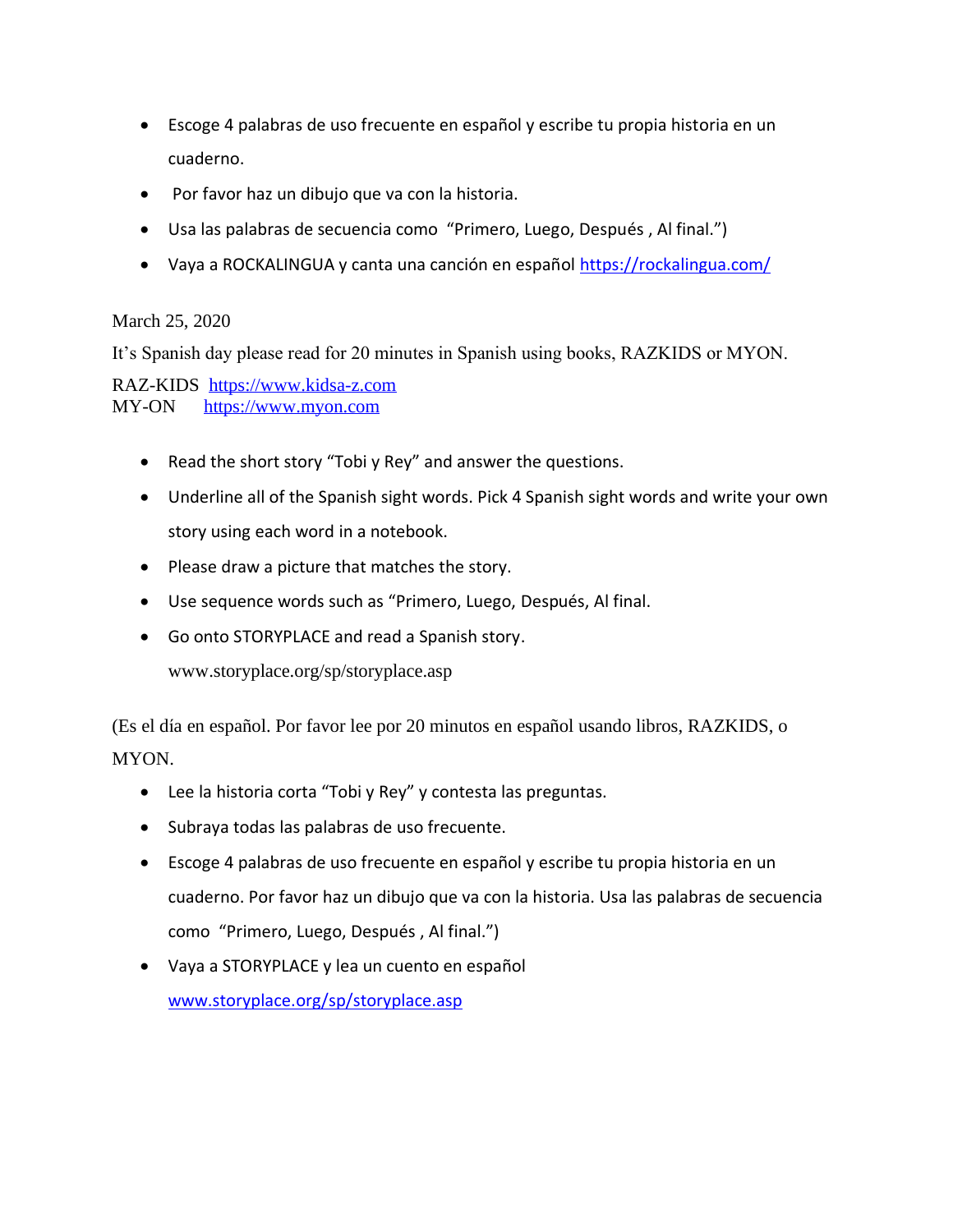March 27, 2020

It's Spanish day please read for 20 minutes in Spanish using books, RAZKIDS or MYON.

RAZ-KIDS [https://www.kidsa-z.com](https://www.kidsa-z.com/) MY-ON [https://www.myon.com](https://www.myon.com/)

- Read the short story "El insecto" and answer the questions.
- Underline all of the Spanish sight words.
- Pick 4 Spanish sight words and write your own story using each word in a notebook.
- Please draw a picture that matches the story.
- Use sequence words such as "Primero, Luego, Después, Al final.
- Review and play a Spanish game<http://pbskids.org/games/spanish/>

(Es el día en español. Por favor lee por 20 minutos en español usando libros, RAZKIDS, o MYON.

- Lee la historia corta "El insecto" y contesta las preguntas.
- Subraya todas las palabras de uso frecuente.
- Escoge 4 palabras de uso frecuente en español y escribe tu propia historia en un cuaderno.
- Por favor haz un dibujo que va con la historia. Usa las palabras de secuencia como "Primero, Luego, Después , Al final.")
- Repasa y juego un juego en español <http://pbskids.org/games/spanish/>

## March 31, 2020

It's Spanish day please read for 20 minutes in Spanish using books, RAZKIDS or MYON.

RAZ-KIDS [https://www.kidsa-z.com](https://www.kidsa-z.com/) MY-ON [https://www.myon.com](https://www.myon.com/)

- Read the short story "La veterinaria" and answer the questions.
- Underline all of the Spanish sight words.
- Pick 4 Spanish sight words and write your own story using each word in a notebook.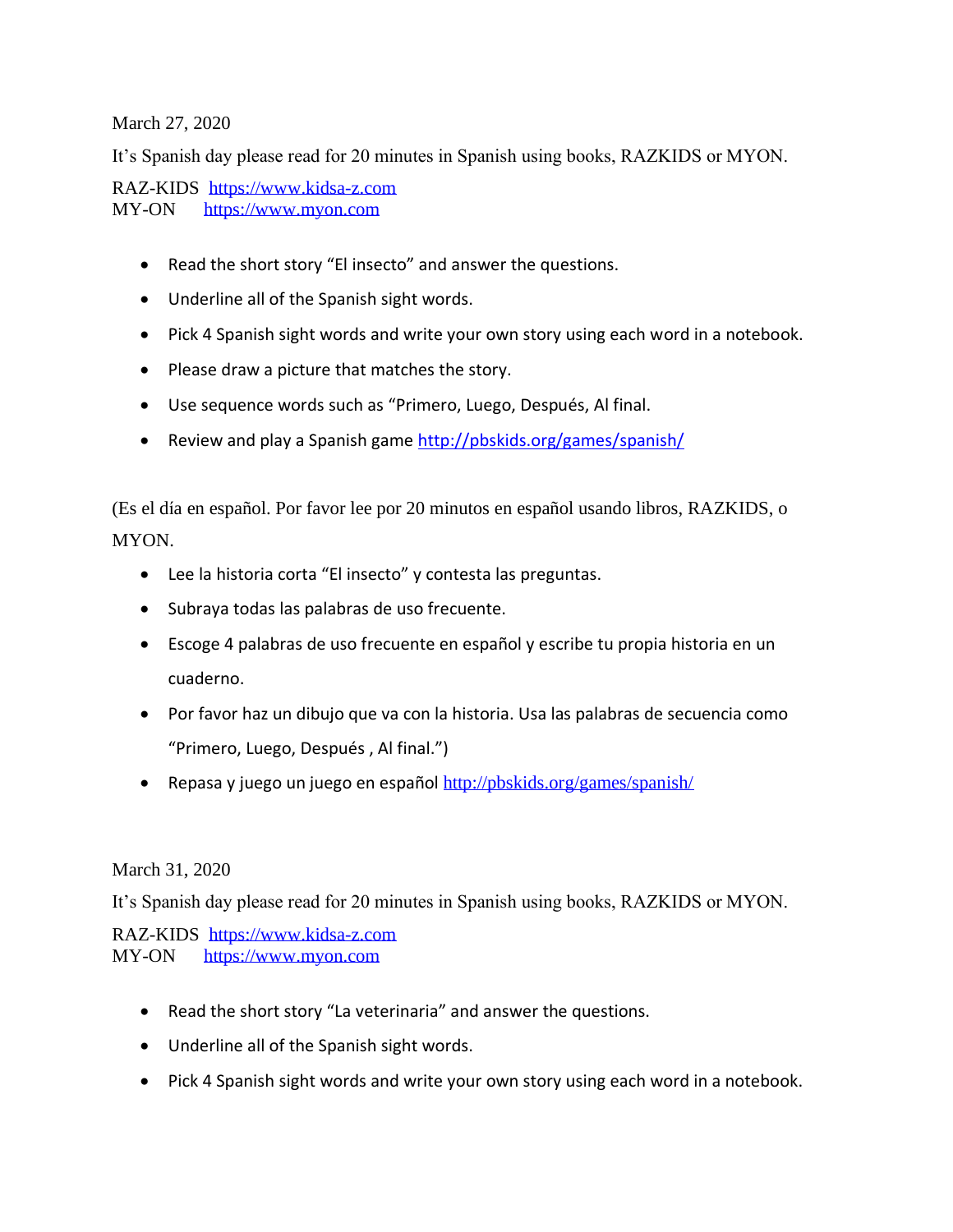- Please draw a picture that matches the story.
- Use sequence words such as "Primero, Luego, Después, Al final.
- Watch a Spanish puppet show <https://ny.pbslearningmedia.org/collection/salsa-spanish-for-children/>

(Es el día en español. Por favor lee por 20 minutos en español usando libros, RAZKIDS, o MYON.

- Lee la historia corta "La veterinaria" y contesta las preguntas.
- Subraya todas las palabras de uso frecuente.
- Escoge 4 palabras de uso frecuente en español y escribe tu propia historia en un cuaderno.
- Por favor haz un dibujo que va con la historia. Usa las palabras de secuencia como "Primero, Luego, Después , Al final.")
- Vea un espectáculo de títeres en español <https://ny.pbslearningmedia.org/collection/salsa-spanish-for-children/>

## April 2, 2020

It's Spanish day please read for 20 minutes in Spanish using books, RAZKIDS or MYON.

RAZ-KIDS [https://www.kidsa-z.com](https://www.kidsa-z.com/) MY-ON [https://www.myon.com](https://www.myon.com/)

- Read the short story "El desayuno de Susi" and answer the questions.
- Underline all of the Spanish sight words.
- Pick 4 Spanish sight words and write your own story using each word in a notebook. Please draw a picture that matches the story.
- Use sequence words such as "Primero, Luego, Después, Al final.
- Practice your Spanish letters and sounds

[http://www.literacycenter.net/lessonview\\_es.php#](http://www.literacycenter.net/lessonview_es.php)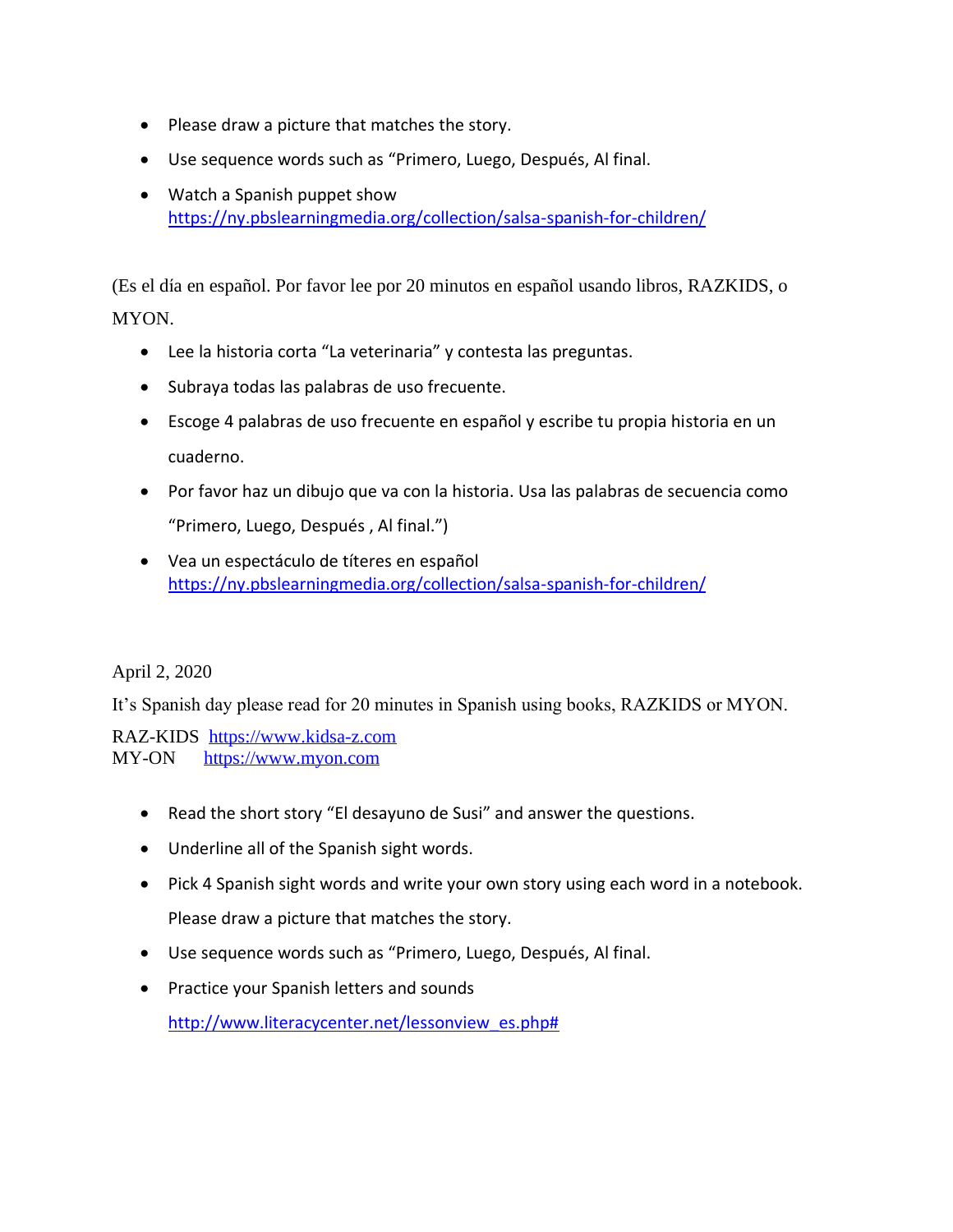(Es el día en español. Por favor lee por 20 minutos en español usando libros, RAZKIDS, o MYON.

Lee la historia corta "El desayuno" y contesta las preguntas.

- Subraya todas las palabras de uso frecuente.
- Escoge 4 palabras de uso frecuente en español y escribe tu propia historia en un cuaderno. Por favor haz un dibujo que va con la historia.
- Usa las palabras de secuencia como "Primero, Luego, Después , Al final.")
- Practica tus sonidos y letras en español [http://www.literacycenter.net/lessonview\\_es.php#](http://www.literacycenter.net/lessonview_es.php)

## April 6, 2020

It's Spanish day please read for 20 minutes in Spanish using books, RAZKIDS or MYON.

RAZ-KIDS [https://www.kidsa-z.com](https://www.kidsa-z.com/) MY-ON [https://www.myon.com](https://www.myon.com/)

- Read the short story "El zorro y el sapo" and answer the questions.
- Underline all of the Spanish sight words.
- Pick 4 Spanish sight words and write your own story using each word in a notebook.
- Please draw a picture that matches the story.
- Use sequence words such as "Primero, Luego, Después, Al final. "
- Read a Spanish poem and listen to the song. [www.123teachme.com/learn\\_spanish/spanish\\_for\\_children](http://www.123teachme.com/learn_spanish/spanish_for_children)

- Lee la historia corta "El zorro y el sapo" y contesta las preguntas.
- Subraya todas las palabras de uso frecuente.
- Escoge 4 palabras de uso frecuente en español y escribe tu propia historia en un cuaderno.